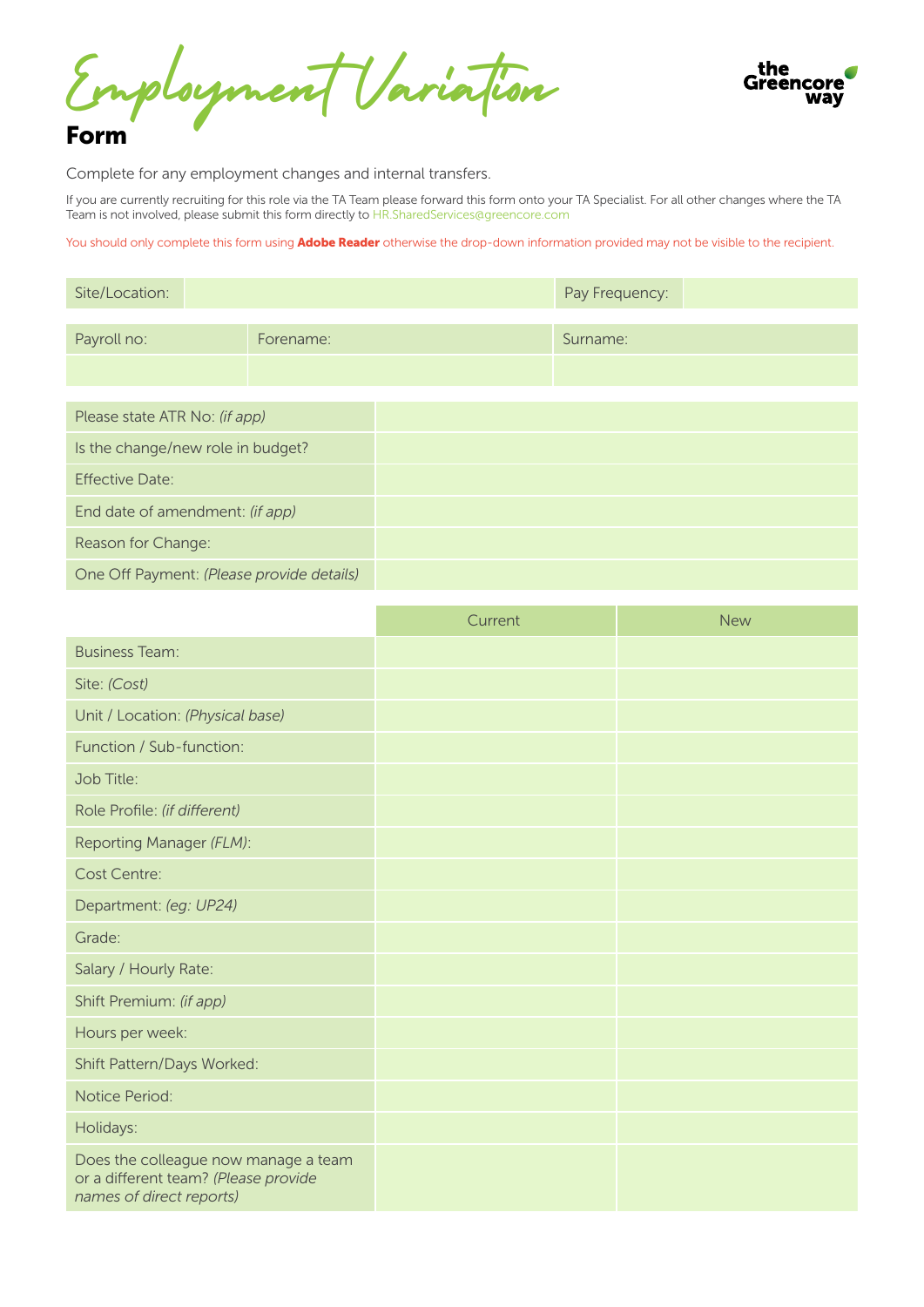Employment Variation Form



### **BENFFITS**

|                            | Current | <b>New</b> |
|----------------------------|---------|------------|
| Car Allowance:             |         |            |
| <b>Private Healthcare:</b> |         |            |
| Bonus:                     |         |            |
| Performance Share Plan:    |         |            |

#### IT

Please ensure that IT rights have been reviewed in line with this change

| Will the above change impact IT access rights? |  |
|------------------------------------------------|--|
| If yes, has an INUR been raised with IT?       |  |

### APPROVAL

Please follow authorisation processes for your site or business unit, this form will not be processed without the necessary approval

|                                                                    | Print | Sign | Date |
|--------------------------------------------------------------------|-------|------|------|
| <b>Reporting Manager</b>                                           |       |      |      |
| Senior Manager                                                     |       |      |      |
| Onsite HR Team<br>(Head of HR for monthly<br>remuneration changes) |       |      |      |

Notes/Comments:

## HR SHARED SERVICES USE ONLY:

|                              | <b>Name</b> | Date |
|------------------------------|-------------|------|
| New contract issued (if app) |             |      |
| System changes made          |             |      |
| Payroll informed             |             |      |

Payroll Use Only: